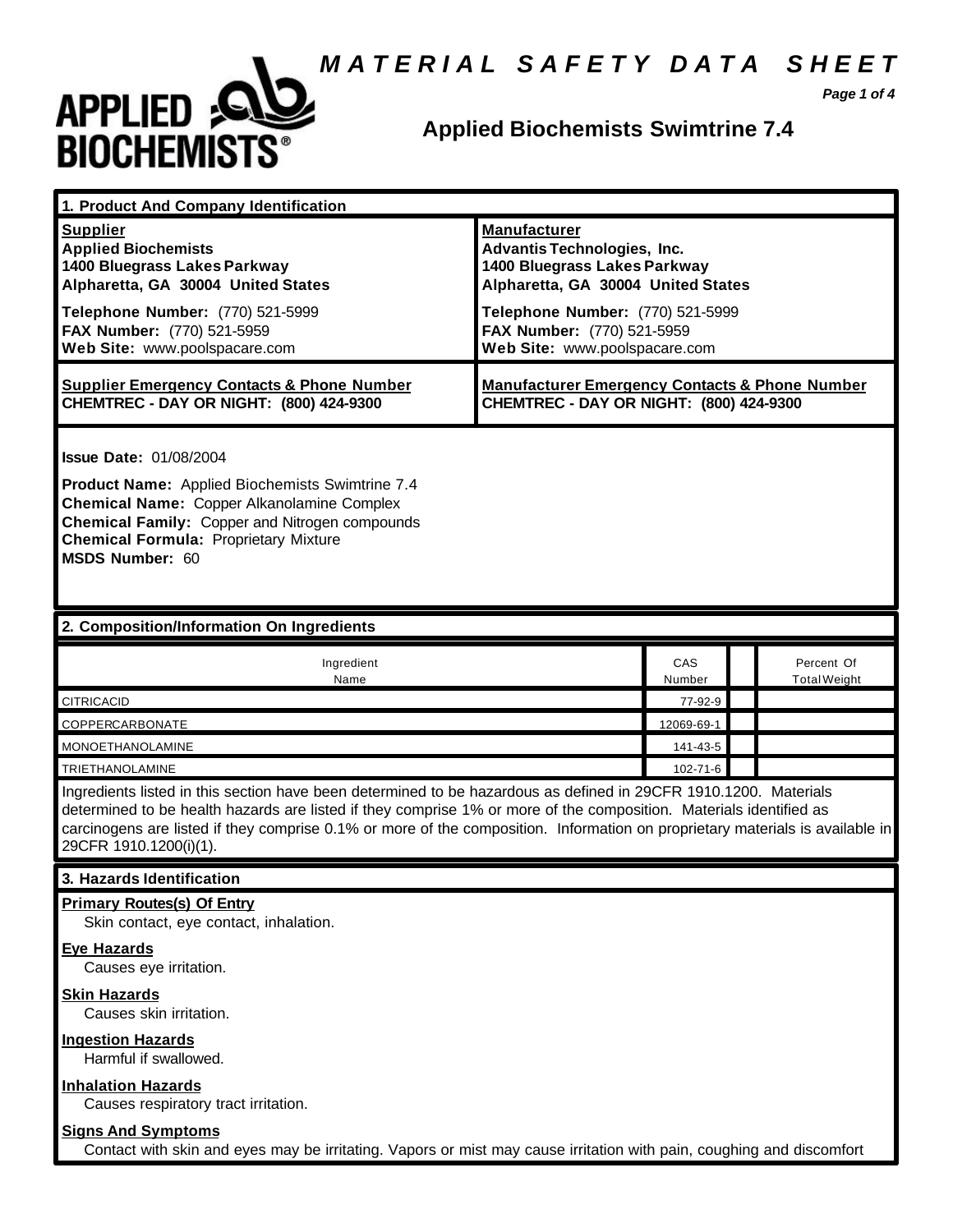# *M A T E R I A L S A F E T Y D A T A S H E E T Page 2 of 4*

# **Applied Biochemists Swimtrine 7.4**

# **3. Hazards Identification - Continued**

#### **Signs And Symptoms - Continued**

to eyes, nose, throat, and chest.

#### **Conditions Aggravated By Exposure** None known.

# **First Aid (Pictograms)**



#### **4. First Aid Measures**

#### **Eye**

In case of contact, hold eyelids apart and immediately flush eyes with plenty of water for at least 15 minutes. Call a physician or a poison control center immediately.

#### **Skin**

Rinse the affected area with tepid water for at least 15 minutes.

#### **Ingestion**

Call a physician or a poison control center immediately.

#### **Inhalation**

If inhaled, remove to fresh air.

Evaluate principal route of entry, seek appropriate medical attention. Never give anything by mouth to an unconscious person.

# **Fire Fighting (Pictograms)**



#### **5. Fire Fighting Measures**

**Flash Point:** N/A °F

**Flammability Class:** NOT FLAMMABLE

# **Extinguishing Media**

Use the appropriate extinguishing media for the surrounding fire.

## **Fire Fighting Instructions**

Firefighters should wear self-contained breathing apparatus and full protective gear.

# **6. Accidental Release Measures**

Contain and/or absorb spill with inert material (e.g. sand, vermiculite). Flood with water.

# **7. Handling And Storage**

# **Handling And Storage Precautions**

Keep out of reach of children. Wash hands thoroughly after handling.

#### **Handling Precautions**

Avoid contact with eyes. Wash hands before eating, drinking or smoking.

#### **Storage Precautions**

Store in a cool dry place. Keep out of reach of children.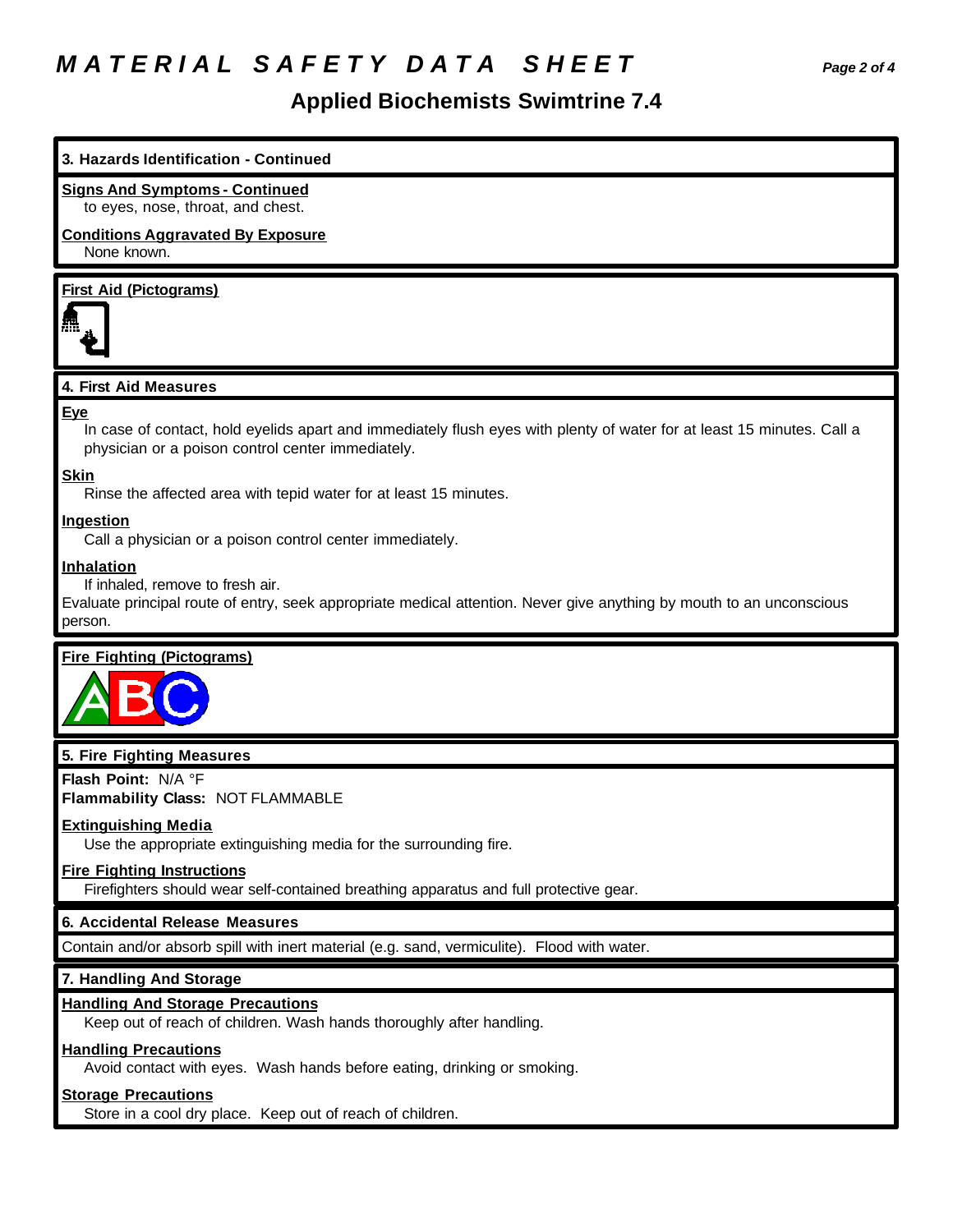# *M A T E R I A L S A F E T Y D A T A S H E E T Page 3 of 4*

# **Applied Biochemists Swimtrine 7.4**

# **7. Handling And Storage - Continued**

#### **Work/Hygienic Practices**

Use safe chemical handling procedures suitable for the hazards presented by this material.

# **Protective Clothing (Pictograms)**



# **8. Exposure Controls/Personal Protection**

#### **Engineering Controls**

Local exhaust acceptable. Special exhaust not required

#### **Eye/Face Protection**

Safety glasses with side shields or goggles recommended.

#### **Skin Protection**

Chemical-resistant gloves.

#### **Respiratory Protection**

General room ventilation is normally adequate.

#### **Ingredient(s) - Exposure Limits**

COPPER CARBONATE Copper (as dust or mist) OSHA PEL 1 mg/m3 TRIETHANOLAMINE ACGIH TLV-TWA 5 mg/m3

# **9. Physical And Chemical Properties**

#### **Appearance**

Blue viscous liquid.

# **Odor**

Mild

**Chemical Type:** Mixture **Physical State:** Liquid **Melting Point:** N/A °F **Boiling Point:** 212 °F **Specific Gravity:** 1.2 **Percent Volitales:** Not established **Vapor Pressure:** NOT DETERMINED **Vapor Density:** >1 **Solubility:** Soluble in water **Viscosity:** Not established **Evaporation Rate:** <1

# **10. Stability And Reactivity**

**Stability:** Stable

**Hazardous Polymerization:** Will not occur.

#### **Conditions To Avoid (Stability)**

Thermal decomposition may cause oxides of carbon and nitrogen avoid strong acids and nitrites.

# **11. Toxicological Information**

No Data Available...